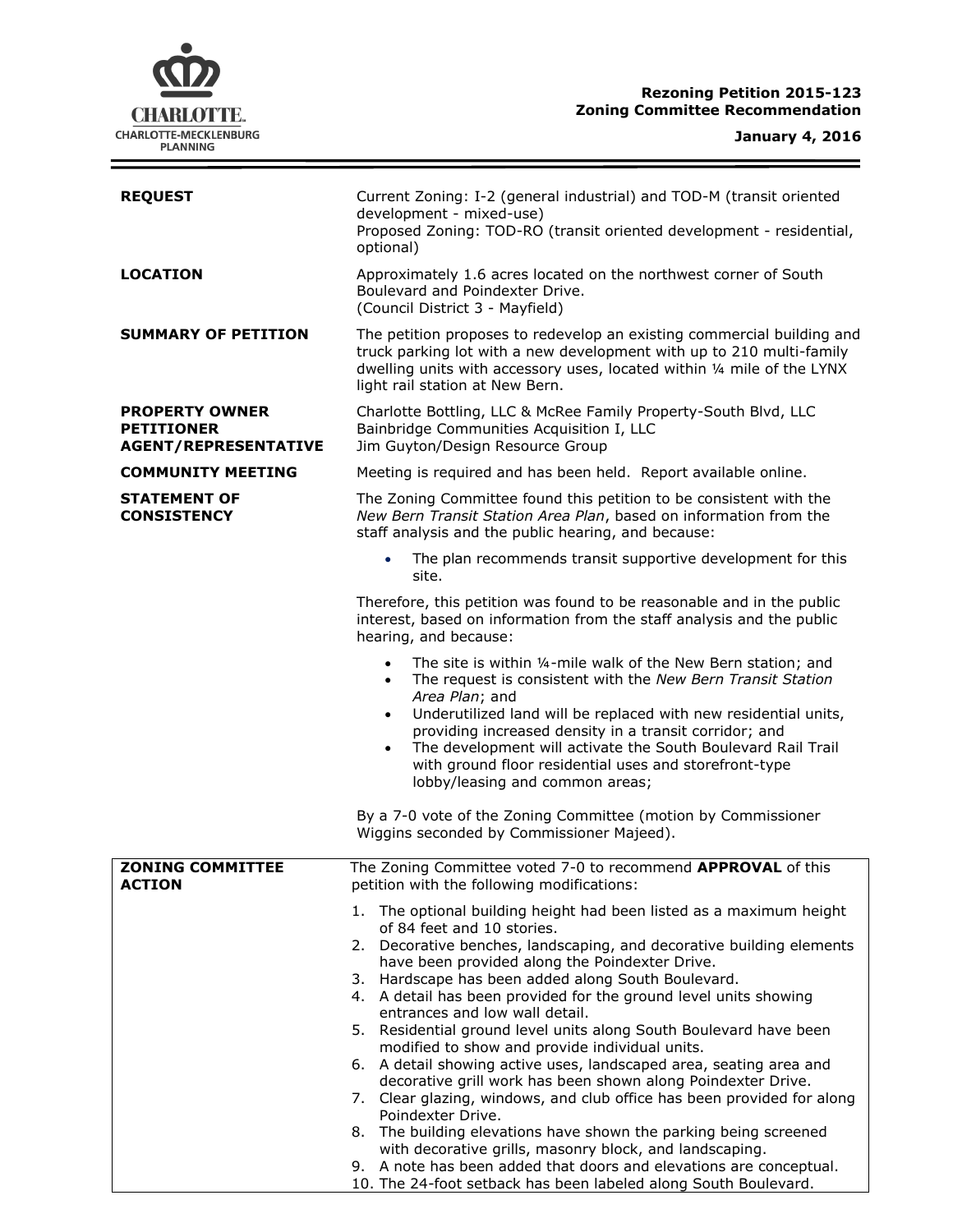|                                              | 11. A detail has been provided showing the proposed street trees will<br>be in curbed planters.<br>12. The word potential has been removed from the proposed sidewalk<br>connections. |                                                                                                                 |  |
|----------------------------------------------|---------------------------------------------------------------------------------------------------------------------------------------------------------------------------------------|-----------------------------------------------------------------------------------------------------------------|--|
| <b>VOTE</b>                                  | Motion/Second:<br>Yeas:<br>Nays:<br>Absent:<br>Recused:                                                                                                                               | Wiggins/Eschert<br>Dodson, Eschert, Labovitz, Lathrop, Majeed,<br>Sullivan, and Wiggins<br>None<br>None<br>None |  |
| <b>ZONING COMMITTEE</b><br><b>DISCUSSION</b> | Staff presented this item and noted that all the outstanding issues had<br>been addressed. There was no further discussion of the petition.                                           |                                                                                                                 |  |
| <b>STAFF OPINION</b>                         | Staff agrees with the recommendation of the Zoning Committee.                                                                                                                         |                                                                                                                 |  |

### **FINAL STAFF ANALYSIS**

#### **(Pre-Hearing Analysis online at [www.rezoning.org\)](http://www.rezoning.org/)**

#### **PLANNING STAFF REVIEW**

#### **Proposed Request Details**

- The site plan accompanying this petition contains the following provisions:
- Demolition of an existing single story commercial building (built in 1950) and a surface truck parking lot.
- Development of a multi-family building with up to 210 residential units.
- Five residential floors above two levels of podium structured parking with two separate vehicle entrances. The lower parking level is accessed from South Boulevard and the upper level from Poindexter Drive.
- An optional request to exceed the TOD permitted height plane by ten feet, to allow a maximum height of 84 feet and 10 stories.
- Existing eight-foot planting strip and eight-foot sidewalk on Poindexter Drive which was installed by the previous owner when it was developed under TOD standards.
- Existing 12-foot multi-use trail, seven-foot planting strip, decorative rail fence, and pedestrian lights on Rail Trail frontage, installed by the previous owner and by the City's SCIP (South Corridor Infrastructure) program.
- New streetscape improvements with recessed on-street parking along South Boulevard as per the adopted streetscape plan.
- Active ground floor uses (residential units and leasing/club/common areas) along the full length of the Rail Trail and South Boulevard sides of the building and along more than 50% of the Poindexter Drive side.
- Individual sidewalk connections from the ground floor residential units fronting the Rail Trail.
- Private fenced yard areas between the residential units and the Rail Trail.
- Tall floor-to-ceiling heights (17 to 18 feet) at ground floor on South Boulevard elevation to mimic retail uses.
- Decorative benches, landscaping, and decorative building elements along Poindexter Drive.
- Clear glazing, windows, and club office along Poindexter Drive.
- A detail showing active uses, landscaped area, seating area and decorative grill work along Poindexter Drive.
- A detail showing the proposed street trees will be in curbed planters.

## **Public Plans and Policies**

 The *New Bern Transit Station Area Plan* (2008) recommends transit supportive - mixed uses for the subject site and surrounding properties. Appropriate uses include office, multi-family residential and retail uses designed to support walkability and transit use.

## **TRANSPORTATION CONSIDERATIONS**

 Although the wide variety of uses allowed under this proposed zoning district makes it difficult to predict the trip generation for the site, CDOT supports intense development in close proximity to rail transit stations. Pedestrian and bicycle access to this and to the light rail station are provided via continuous connectivity along the rail trail. The primary transportation goal for this site is to implement the area plan recommendations. This site achieves this goal by